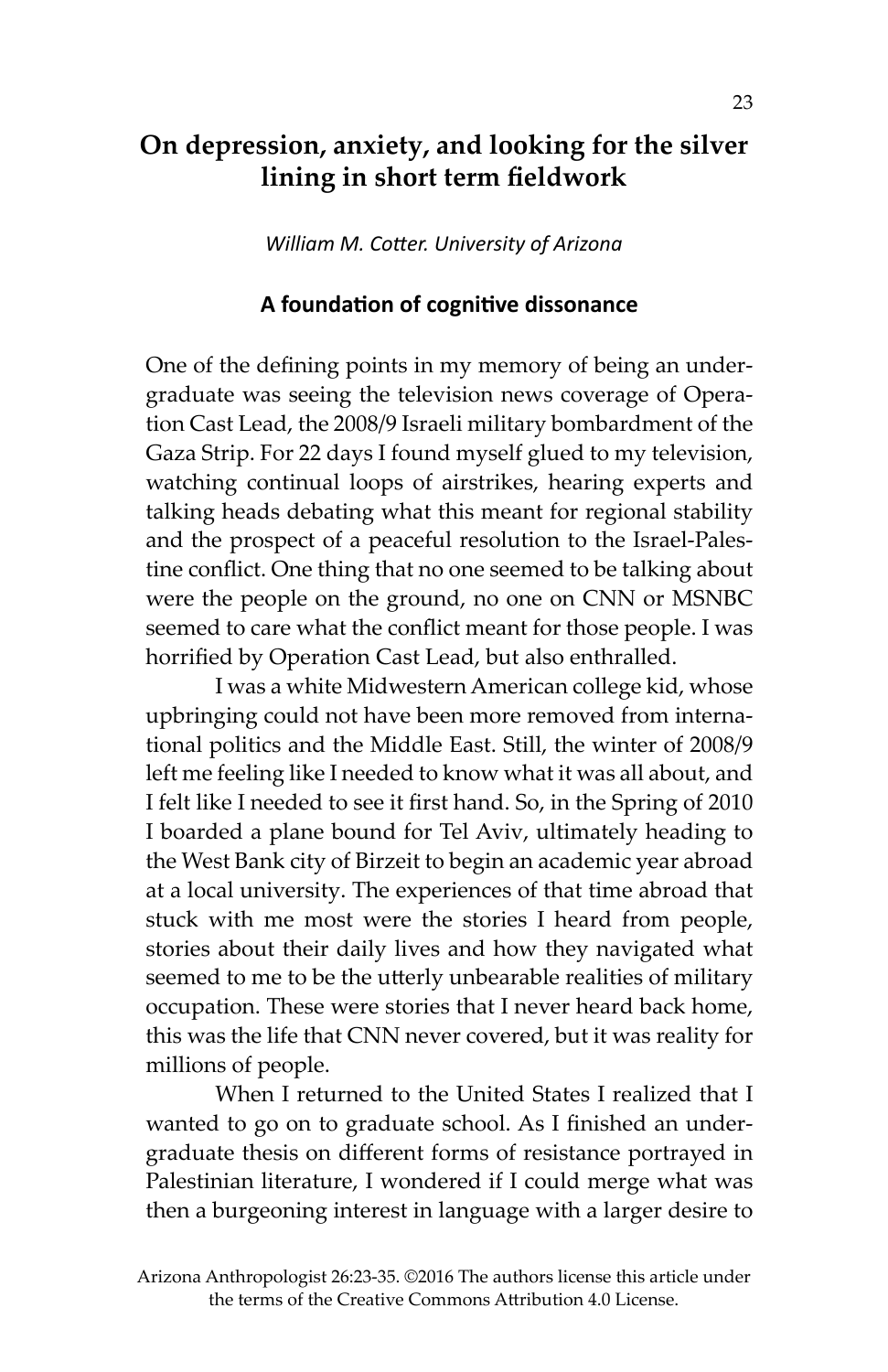understand the realities and stories that I saw and heard in the West Bank. What I did not realize--despite being aware of the larger importance of the work I was soon to initiate--was that conducting research on language and political conflict in Palestine would entail a complex process of wrestling with my misgivings about anthropology, America's presence in the Middle East, and the nature of field research in general.

**\*\*\***

Fast forward to the Spring of 2013. I sat drinking hot tea and swatting flies off my face just outside the Rafah Crossing, the border between Egypt and the Gaza Strip. After what seemed like an eternity, with Egyptian officials scrutinizing my passport and paperwork, I was told I could enter Rafah terminal. Then came hours more of waiting, staring at hundreds of other people crammed into the perpetually too small Egyptian departure terminal at Rafah. My passport disappeared into a back room somewhere for additional scrutiny while I sat and watched dozens crowd the border guards who slowly returned passports to those given permission to enter Gaza. Finally, an Egyptian border official called my name and as I stood, he casually tossed my passport back at me from 20 feet away. At the Gazan side of the crossing, after another 15 minutes of questions and a quick call to my primary contact, my passport was stamped and the well-dressed security official who had been questioning me formally admitted me into the country with, "*ahlan wa sahlan fi ghazza*" or "Welcome to Gaza".

My previous field research in Gaza focused on conducting interviews with both indigenous Gazans and Palestinians who fled their homes in 1948, coming to Gaza as political refugees. Despite believing that there was an inherent value to my work in Gaza, collecting oral histories and documenting the lived experiences of war and protracted conflict, I left Gaza feeling deflated, uncertain about my own positionality in the conflict. I was an American, a citizen of the government who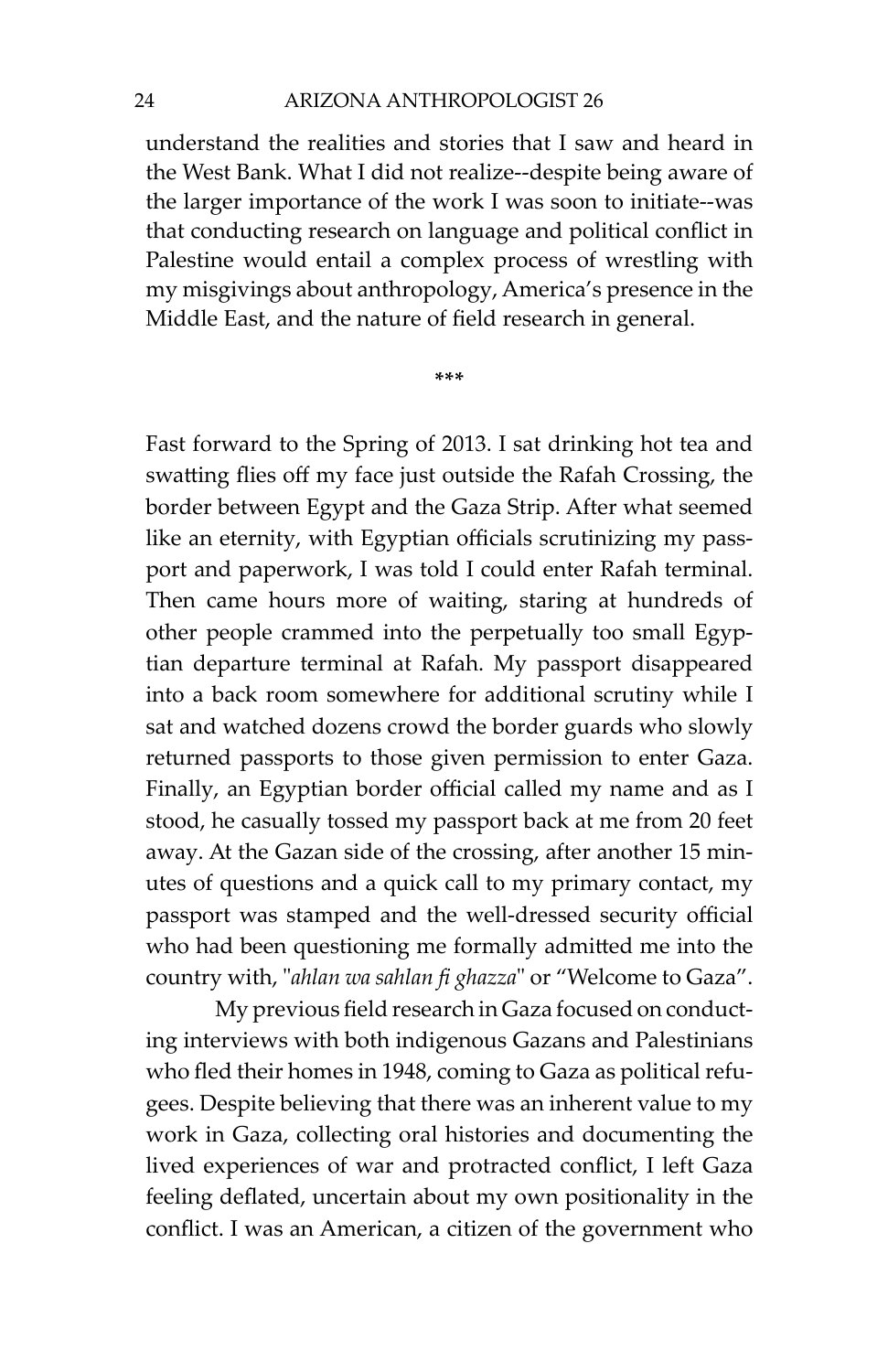Cotter - *On depression, anxiety, and looking for the silver lining* 25

provided the material and military support necessary to exact the very violence I worked to document.

As this earlier fieldwork trip became more distant in my memory, as my own misgivings about the research faded from my consciousness I decided that it was time for me to return to the field. It is probably true of all research trips, but Gaza left me with more questions than answers. One of those questions was how the linguistic reality and lived experiences of Palestinian refugees in the diaspora, outside of historic Palestine, were similar to, or different from their compatriots in Gaza. Those questions brought me to Jordan. I wish I could say that I thought Jordan would somehow be a different research experience. But in truth, I expected the uneasy memories of my time in Gaza to reemerge. As my time in Jordan progressed, those feelings did resurface. My depression and severe anxiety came rushing back, along with deep misgiving about the very nature of the research for which I had just traveled thousands of miles.

#### **Case Study and Background: Gaza Camp, Jordan**

Despite months of meticulous planning, petitioning for ethical approval, and developing a research methodology to maximize my time and productivity in the field, when I landed in Amman three hours late off a flight from Istanbul, very little about my two month fieldwork trip in Jordan was solidified. I had a contact who had agreed to help me facilitate my work, but I still knew very little about where I was staying or what my field site was actually really like. This was inevitable, given that so many aspects of fieldwork cannot be anticipated and simply have to be solidified from the field. I have come to understand that no amount of planning will ever truly prepare you for fieldwork. You just have to be there, and over time things begin to fall into place.

I came to Jordan to follow up on my earlier fieldwork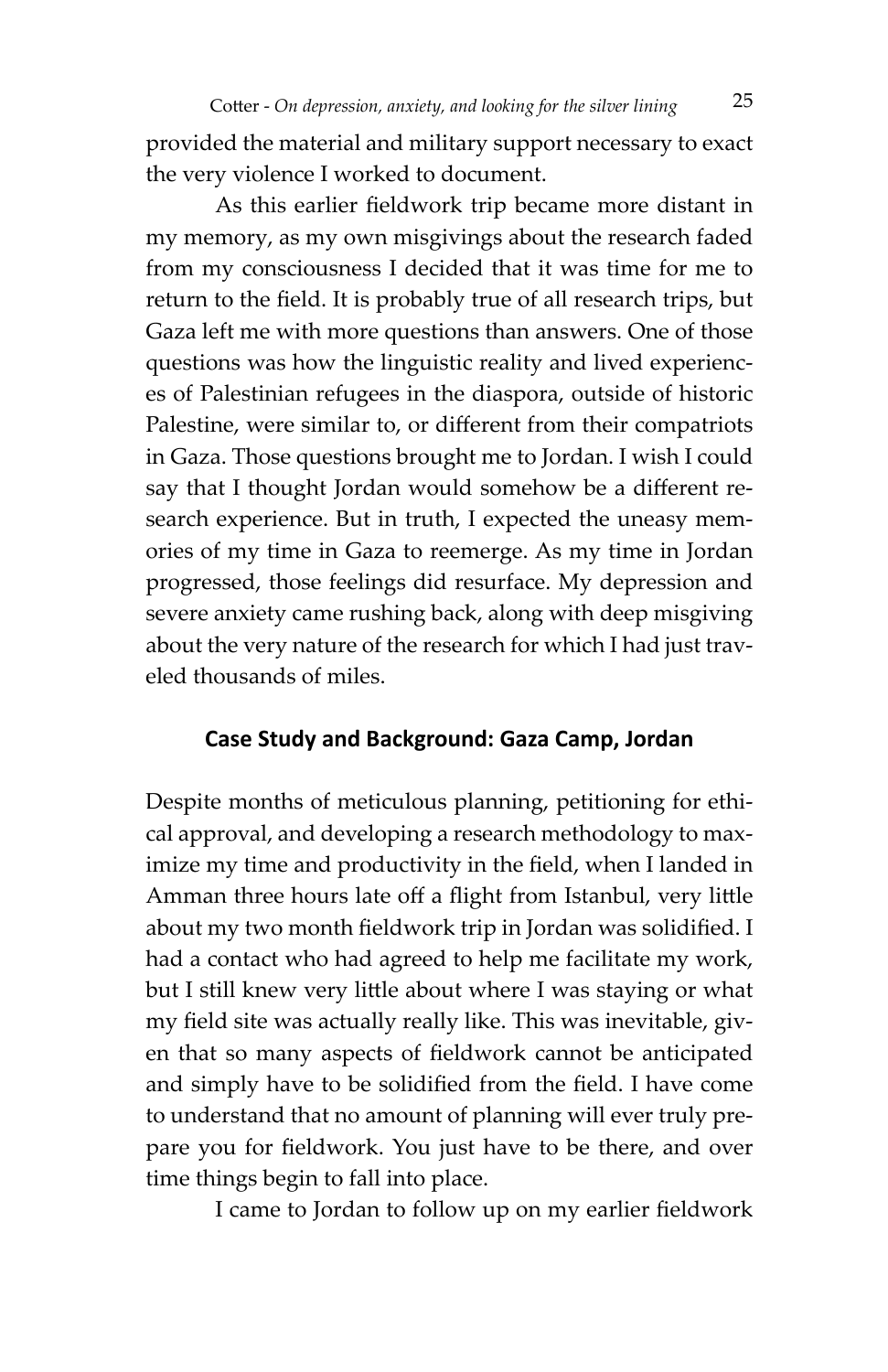in the Gaza Strip in 2013. With Gaza as my mental backdrop, I found myself barreling down the highway, heading an hour north from the capital to Jerash, the city adjacent to where I would be conducting research during the summer of 2015.

 The first three weeks of my trip in Jordan proved an immense learning experience, both in terms of becoming a more effective field researcher and also coming to terms with the aspects of my work that were inherently problematic in their focus and execution. I left Tucson with the goal of collecting sociolinguistic and ethnographic data on a community of Palestinian refugees originally from the Gaza Strip. All available evidence pointed to this population living in a refugee camp in northern Jordan since 1967. However, when I arrived in Jerash, the city of over 40,000 located near the camp, I realized that the research plan I had meticulously laid out in the months leading up to my trip was based on incorrect data.

It was quickly revealed to me by members of the local community that my field site, referred to by everyone in Jerash and the surrounding area as "Gaza Camp"1 , was actually only home to a handful of Gazan Palestinians, at most six families out of a total camp population of over 30,000 people. This came as a shock, since all of the available information on the camp suggested that it was mainly populated by Gazan refugees who fled the Strip in 1967. This is actually true, in a manner of speaking.

I did not time it, but I think it took me about 10 minutes of being in Jerash before I learned, once and for all, that one cannot fully trust anything that the United Nations (UN) says about the demographic makeup of their refugee camps. What the UN means when they say that the camp was established "for 11,500 Palestinian refugees and displaced persons who left the Gaza Strip as a result of the 1967 Arab-Israeli war,"2

<sup>&</sup>lt;sup>1</sup> The official name for the camp given by the United Nations Relief Works Agency for Palestinian Refugees is Jerash Camp.

² Retrieved from: http://www.unrwa.org/where-we-work/jordan/camp-profiles?field=13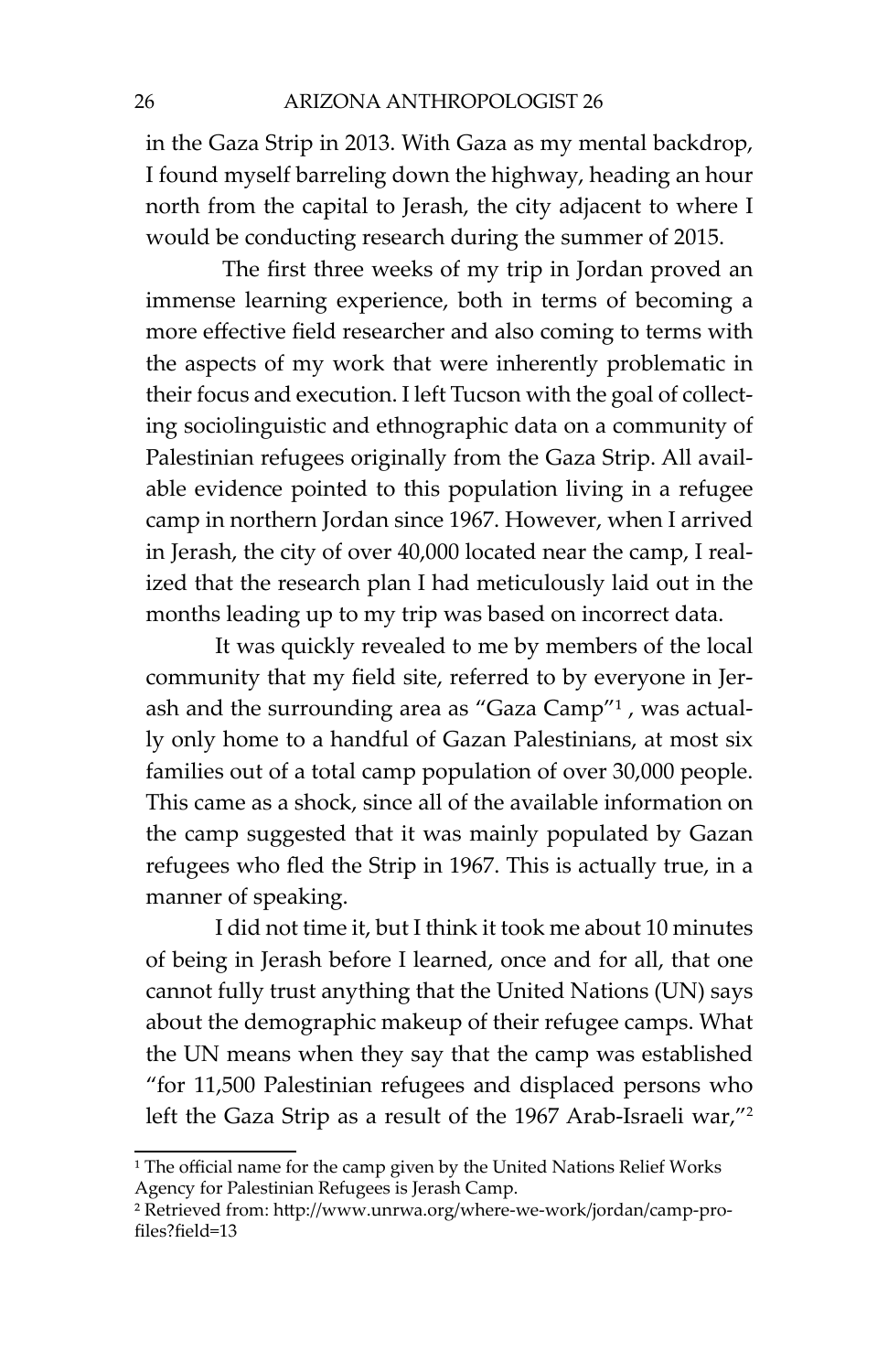

*Figure 1. Map of historic Palestine during the British Mandate Period. This map is reproduced with the permission of the Applied Research Institute of Jerusalem (ARIJ).*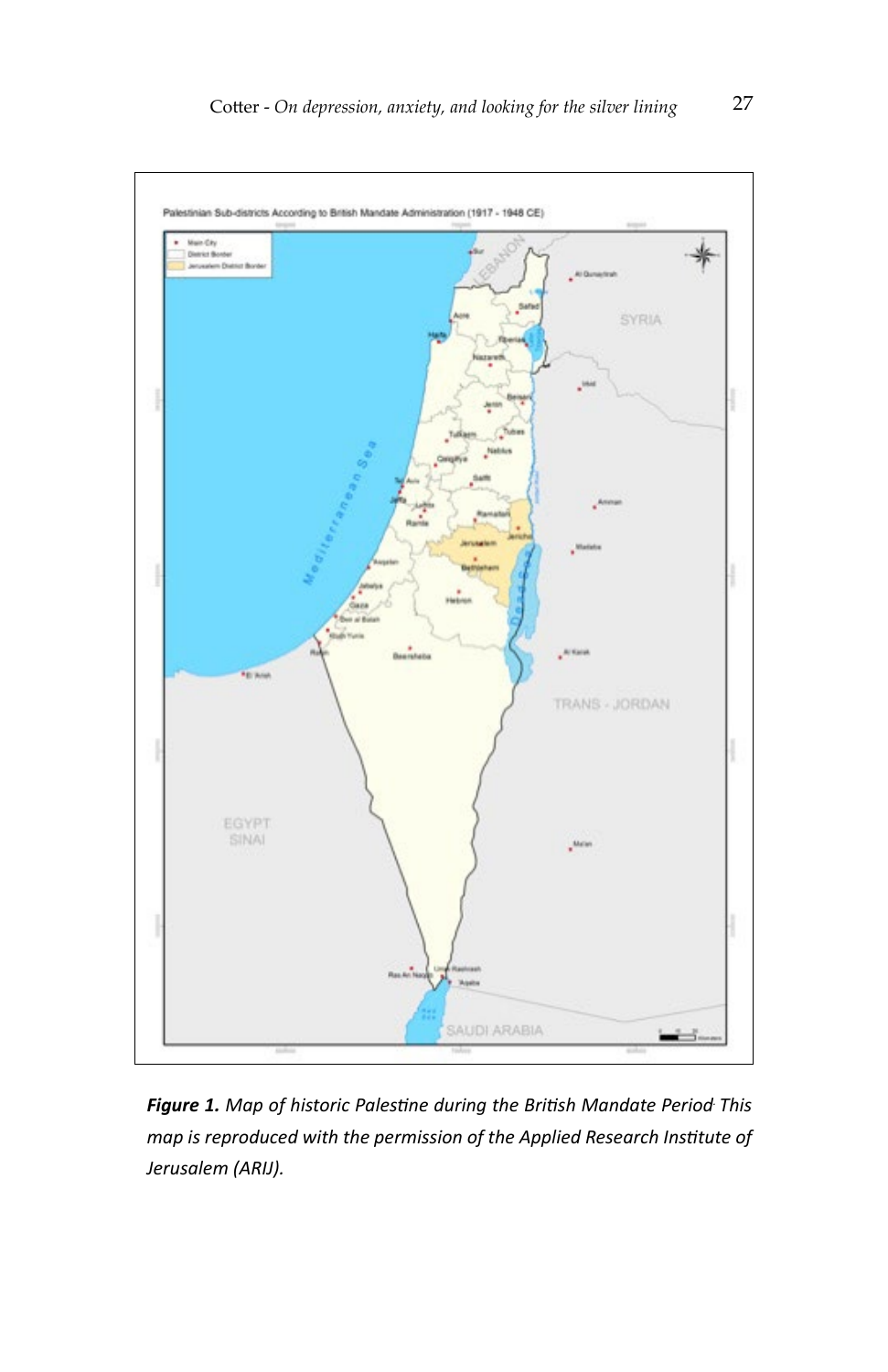is that these individuals were already refugees in Gaza when they fled. The reality is that this community represents one of a number of Palestinian refugee communities that has been doubly displaced.

The vast majority of the residents of Gaza Camp were initially expelled from their homes in various areas of historic Palestine during the ethnic cleansing that coincided with the creation of the State of Israel in 1948. At that point, this population fled to the Gaza Strip. Many are originally from areas surrounding Gaza, but a great number of them were also from locations further north and east like Ramle, Lydd, or Bir as-Sab' in the Negev Desert region. When the Six Day War of 1967<sup>3</sup> began in June of that year, these Palestinians were already members of Gaza's statistically overwhelming refugee population. When it was founded Gaza Camp was one of a number of "emergency camps" set up in the period surrounding the Six Day War to house Palestinian refugees fleeing the fighting. The original group of 11,500 people that came to the camp were then taken in by the Jordanian government and the UN. The Gazan origin of the original refugees gave "Gaza Camp" its unofficial name. These Palestinians have, since 1967, lived just outside of Jerash city next to the Jordanian village of Al-Haddadah.

When I realized that almost no one in the camp was actually from Gaza I had a brief moment of terror, visualizing my research plans torn to shreds. As someone researching Gaza and specifically trying to uncover information about Gazan Arabic--a variety of Arabic that scholars know virtually nothing about--the reality that there were hardly any speakers of that variety of the language around was sobering.

Following a brief existential field crisis, I remembered <sup>3</sup> The Six Day War occurred between June 5-10th, 1967 with Egyptian, Syrian, and Jordanian forces engaging in combat with the Israeli Defense Forces. The conflict began after Egyptian forces were mobilized in the Sinai Peninsula, not far from the border with Israel. As a result, the Israeli military launched pre-emptive strikes against Egypt which resulted in full scale

conflict (Oren 2002).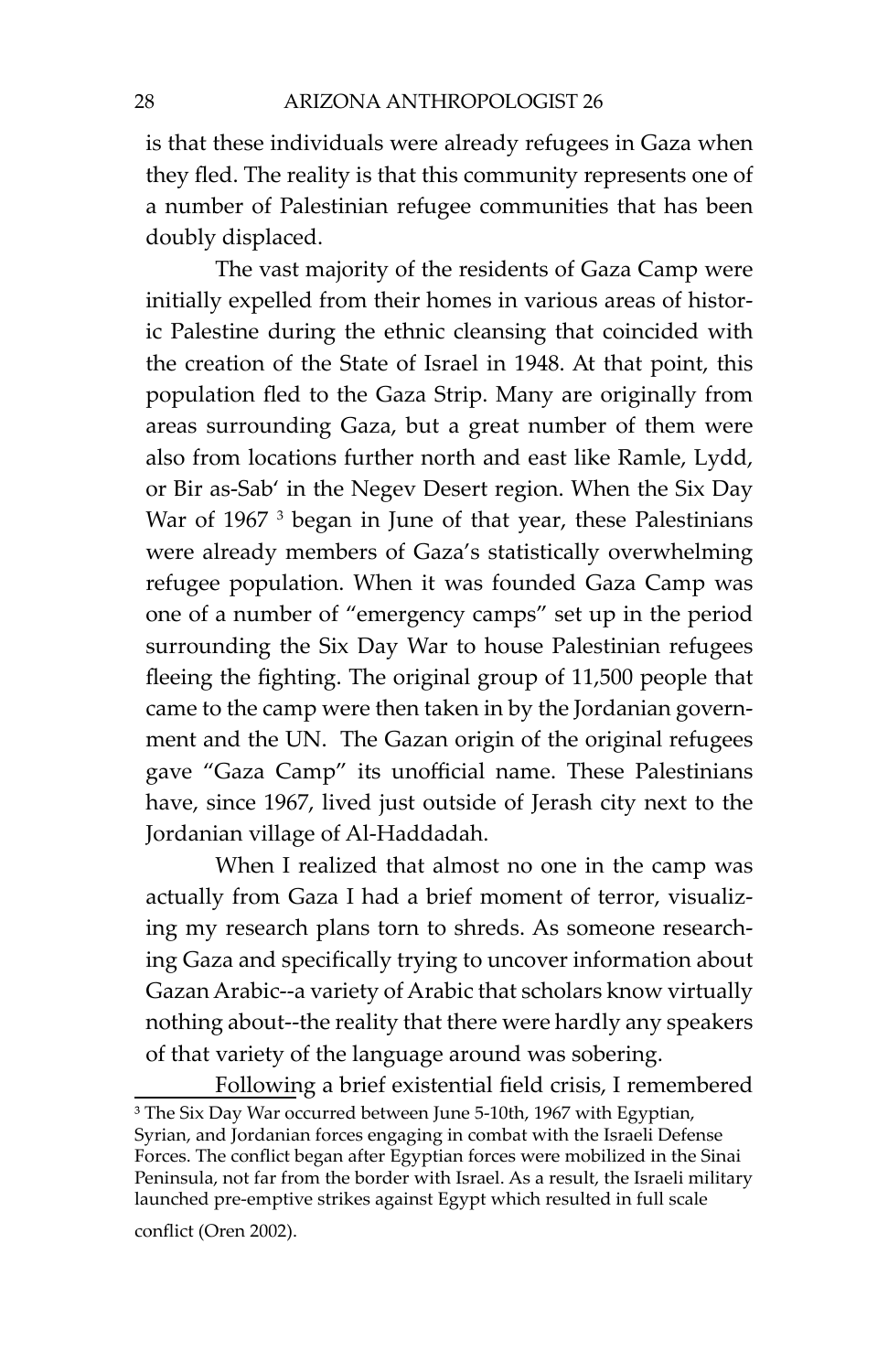a piece of advice given to me by one Anthropology faculty member at the University of Arizona not long before I left for the summer:

> *I tell all my students the same thing when they go into the field. If you come back having answered the questions you set out to answer, then you've failed at doing your fieldwork. That tells me you didn't listen to the people you were working with.*

I was being cued in to one of major tenets of conducting anthropological research, continual attention to the issues, experiences, and outlooks that are important to the individuals one is working with, even if they rest outside of the scope of my primary research questions. Point taken, but I still had to figure out how to adjust my plan for the summer and figure out who exactly I should listen to.

I began by conducting some initial interviews with the *actual* Gazan Palestinians of the camp. Based on those interviews, I learned that the majority of them are originally from Gaza City. In fact, most were originally from the *šaja'iyya* (pronounced, "sha-ja-iyya") neighborhood in the east of Gaza City: coincidentally, the place where I spent the most time while I was in Gaza in 2013. These interviews alerted me to a number of Gazans living outside the camp in Jerash, who were originally from *šaja'iyya* as well.

Even though they are the minority, since I had done most of my earlier work in *šaja'iyya*, speaking with these people made for an interesting comparison with my earlier research. It also gave me the unique opportunity to follow up with some of the questions about the history of Gaza City and its residents that I forgot to ask when I was in Gaza. In this way, I was able to at least partially rectify some of the naïve mistakes that I made when I was just beginning my Gaza fieldwork.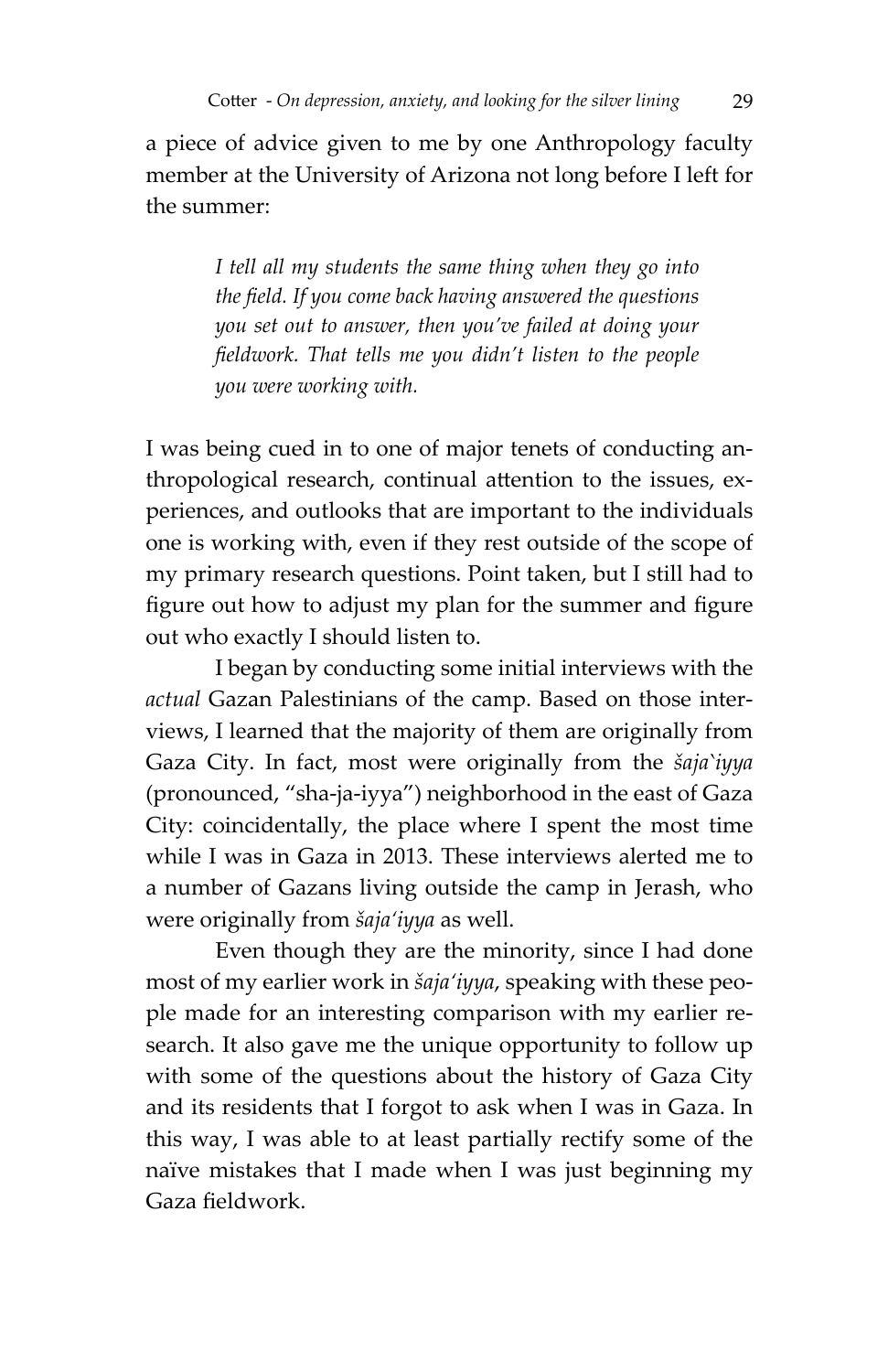Outside of the small handful of indigenous Gazans with whom I was able to make contact, I had to decide how to handle the linguistic side of my fieldwork for the remainder of my time in Jordan. Talking to Gazans, I was cued in to the wider demographics of the camp. Based on interviews, I learned that up to 70 percent of the camp's residents are originally from Bir as-Sab'4 (today the Israeli city of Beersheba) and the surrounding areas. They were also forced to flee in 1948 and became refugees in the Gaza Strip. The camp includes both residents of the city of Bir as-Sab' itself and the surrounding rural areas. A substantial portion of this group are also from a number of Bedouin tribes that historically lived in the area of Bir as-Sab'. When speaking with Bedouins in Gaza Camp, most describe living in areas in the south of the Gaza Strip as refugees prior to their arrival in Jordan. Based on my earlier work in Gaza I learned that even today most of Gaza's Bedouin community remains in the south, close to the border with Egypt and the city of Rafah.

Although Sabāwiys (people from Bir as-Sab') and Bedouins make up the bulk of the community, there are Palestinians from all over historic Palestine who ended up in Gaza Camp. I met speakers whose families were originally from Al-'Abāsiyya, east of Jaffa, as well as speakers from areas in the *sāhil* on the Mediterranean coast (as far north as Haifa). In addition, there are residents of the camp originally from areas near Al-Khalīl (Hebron) and Nāblus, both today part of the West Bank of the Occupied Palestinian Territories.

## **Weighed down by privilege**

I realized that, although it wasn't going to be the exact group of people I thought I would be working with, I had a lot to learn from the people in the camp. They could tell me a great deal about historic Palestine and its residents not documented

⁴ Beersheba: retrieved from http://www.palestineremembered.com/Beersheba/Beersheba/index.html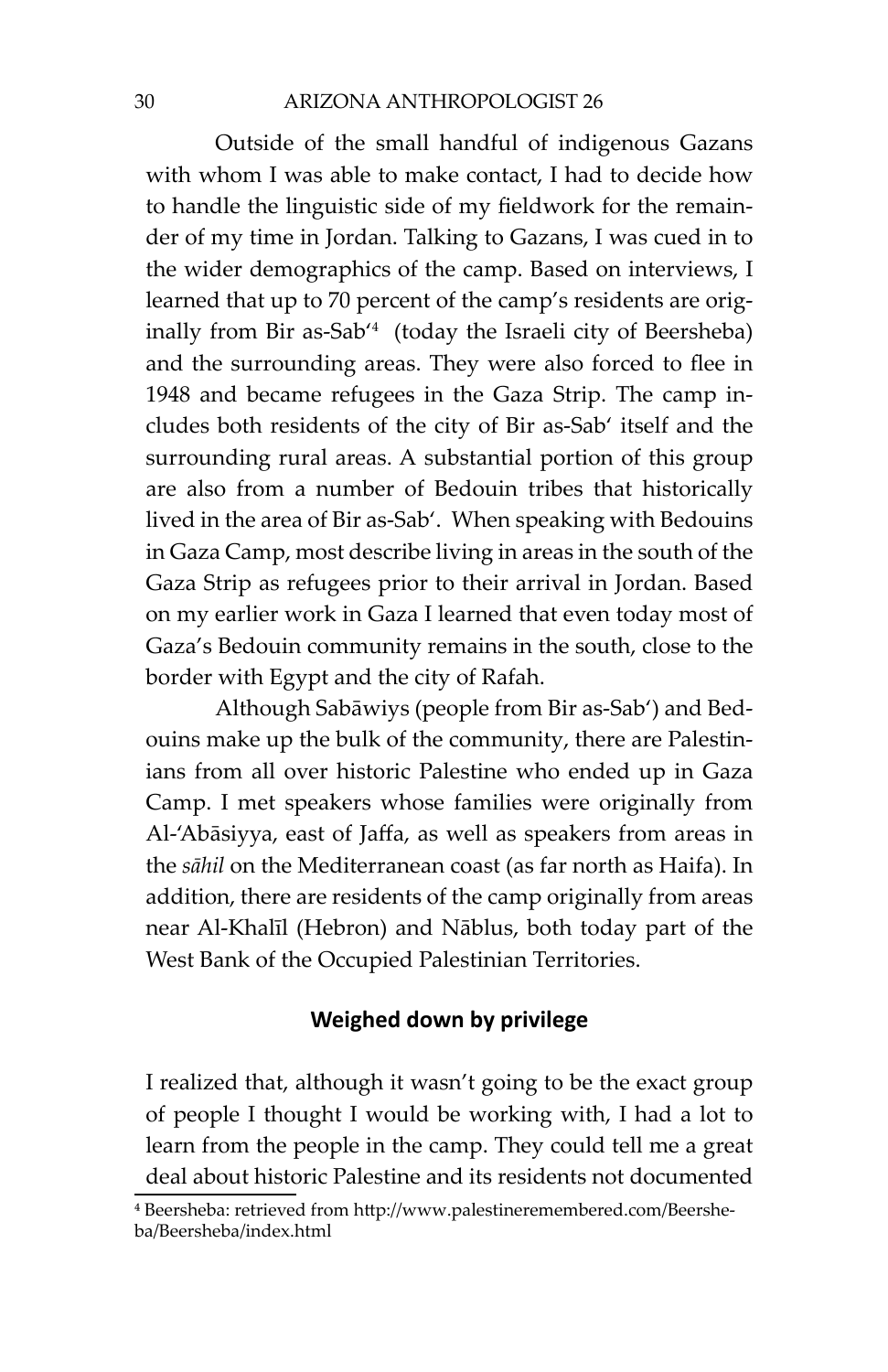anywhere else, at least to my knowledge. Once I came to terms with that realization and I began interviewing in earnest, I started to feel a different kind of unease about the work I was doing. It started while sitting with an elderly refugee who had consented to be interviewed. Over the course of our interview, the individual began to tell me about how desperately s/he needed surgery on one eye where s/he had completely lost vision.<sup>5</sup> However, this person could not afford the high cost of surgery in the local hospital.

It hit me then, much as it did while in Gaza, that my research often still feels weighed down by my inherent privilege and intellectual curiosity, while offering little to the communities in which I work. Intellectually, I know that on some level my work helps the Palestinian community through documenting oral history. This is particularly true for the elderly generation whose memories and accompanying stories will soon fade as they pass away; crucially, this is information that illuminates the linguistic outcomes of their forced migration. However, it typically never feels that way to me when I am in the field. At best, it feels like I am only helping the limited community of scholars who actually care about these issues. In conducting my work, I often feel that I am simply a white American male researcher, someone with relative socioeconomic wealth, and blessed with a passport that afforded me easy research access to Jordan. I am privileged in so many ways. I am one amongst many who have expressed an intellectual interest in the suffering and oppression of the Palestinian community. I am someone who has shown up for a limited period of time in a refugee camp in northern Jordan (or in the Gaza Strip) to ask questions about language, culture, traditions, history, and how those areas of life have changed as a result of decades of protracted conflict and occupation. In many cases, my conversations with the community dig up harsh memories of war and loss. They get at how things have

<sup>&</sup>lt;sup>5</sup> I use gender neutral pronouns purposefully, to avoid unintentionally providing identifying information about the individual.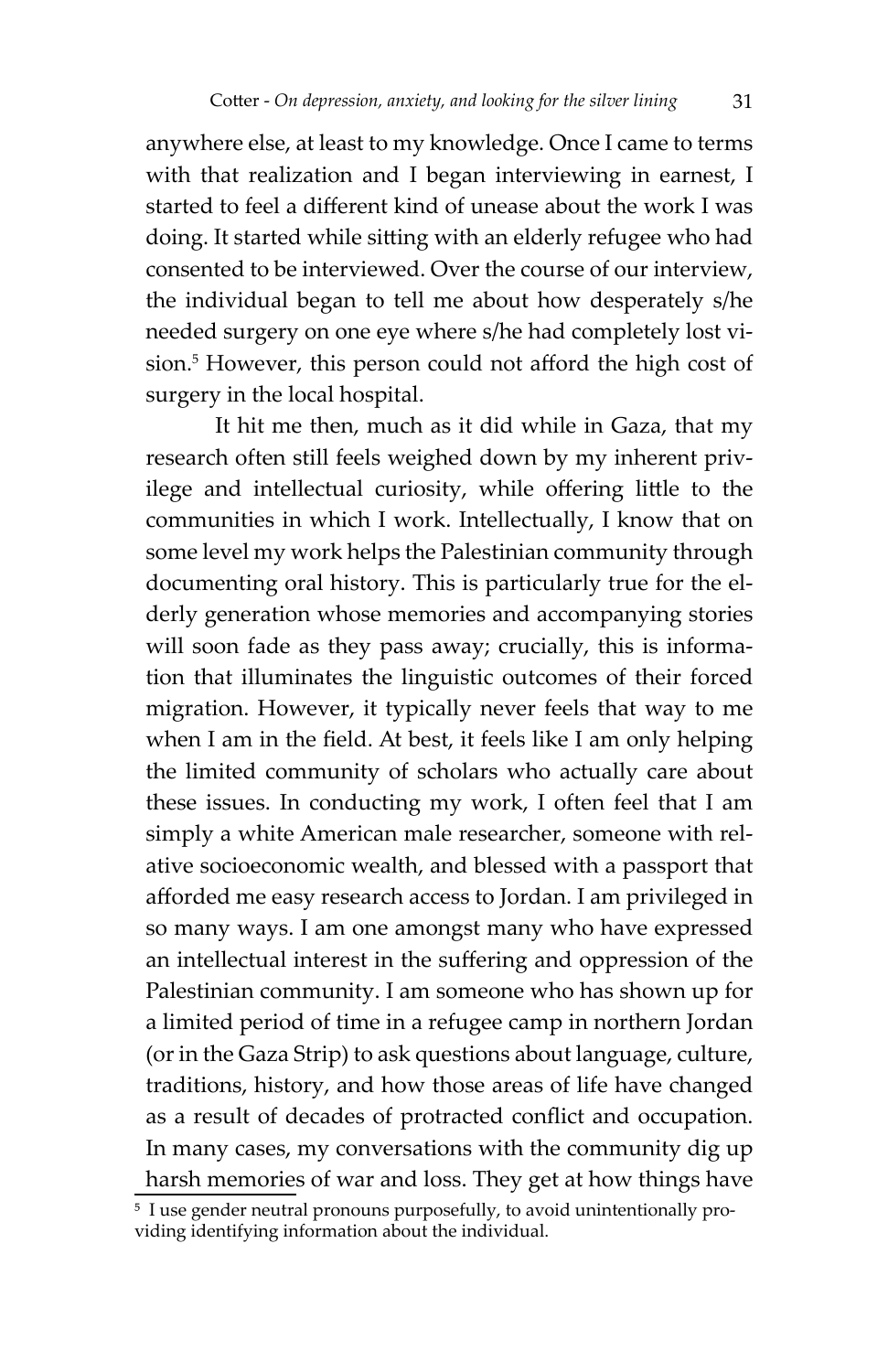changed as a result of conflict and brutally highlight the differences between life *then* and life *now*.

On top of all of this, I leave these locations as easily as I came. I arrived in Jordan on a tourist visa, paying my 40 Jordanian Dinar at the airport in Amman without even a question as to why I was there or how long I wanted to stay. My privilege as an American researcher makes it possible for me to show up in a refugee camp to do my work, but every day retreat to my studio apartment miles away to sit at my MacBook and write. This is a reality beyond the reach of most residents of the camp.

These feelings are not unique to my own situation. They form the backbone of sociolinguistic and anthropological research to a large extent. However, the fact that this particular trip is short-term--lasting only a couple of months, conveniently fit into the summer break from my doctoral program--exacerbates the way that I feel about the work I do. Having now taken multiple short-term research trips, they strike me as especially problematic in terms of what we as researchers get from the community and how little it seems we can give back. For most of us, short-term research is all that is practical. In my case, Jordan was a pilot trip, and summer is the only time I can realistically complete the work. Even for more advanced scholars, the duties of their jobs, their spouses, their kids, and their lives keeps them tied to their universities and homes. This is even if they would prefer to spend a year or more in the field in order to build a connection to their research site that extends from admiration and empathy as much as intellectual interest.

I think that feeling this way is healthy. Maybe it shows that I am aware of my position in the larger anthropological project, one which is still deeply troubled in its relationship to larger social power structures and its historical ties to colonialism, racism, and oppression. Self-reflexivity is a good thing, right? Checking your privilege is crucial and it is something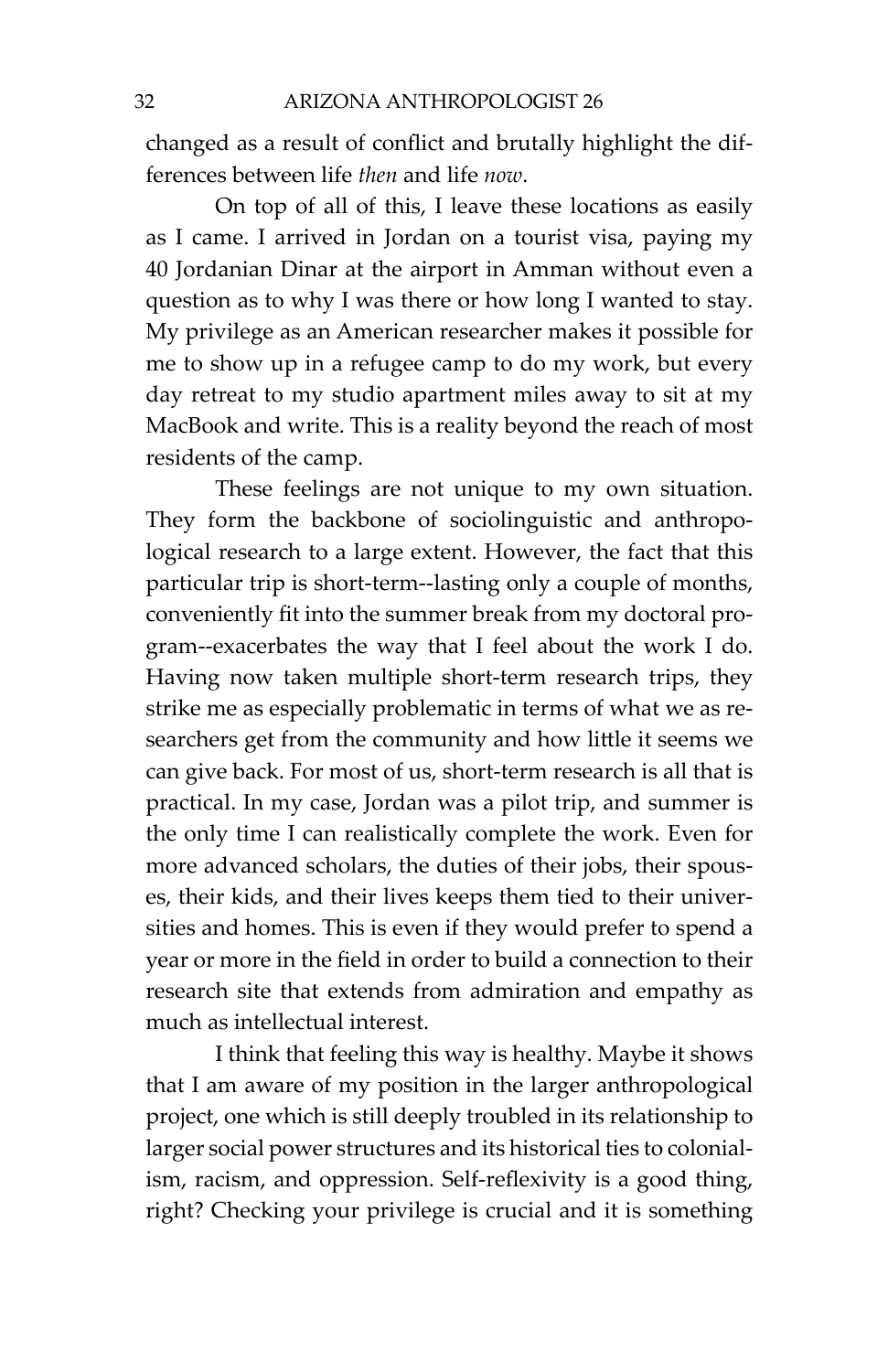that we all too often neglect in the course of our work. I know that those things are all true, but after being in Jordan for a few weeks I did not want to leave my apartment. Not because I do not want to work, certainly I do. I traveled thousands of miles to do work and collect data. But, I am keenly aware of how little good I am doing rolling into a refugee camp in a Ford Explorer, sitting down with refugees for only a couple of hours, and then leaving. Even if I come back over and over, my trip still ends. Theirs does not. I have a return ticket to Tucson, but many of their homes have been wiped off the map. I care very deeply about the people I meet in my work; I am genuinely interested in getting to know them and hearing their stories. Those stories are ones that need to be heard and told by Americans like me, to be consumed by those who have no knowledge of or basis for understanding the experiences of forced migration and refugee camps. Even though I know all of that, when I step back and look at my work I cannot deny that these people remain an object of research interest for me and that makes me feel horrible.

### **Discussion: A Path Forward**

Even after returning from the field and reflecting more significantly on my experiences, I cannot help but shake the uneasy feeling. I see my work as important, I see it as valuable, but I also see it as deeply troubling. Ultimately, my freedom of movement within a refugee camp, amongst people who are stuck and whose homes have been destroyed, reinforces larger social structures. Another question I regularly asked myself during this trip is whether it is even reasonable to talk about my research as work "with" a community. This question bothers me still. The realization that I do work "on" a community is sobering, but that is the reality.

So, what are we to do? Is it better if I shift my research focus? Do I just avoid fieldwork entirely? Do I write these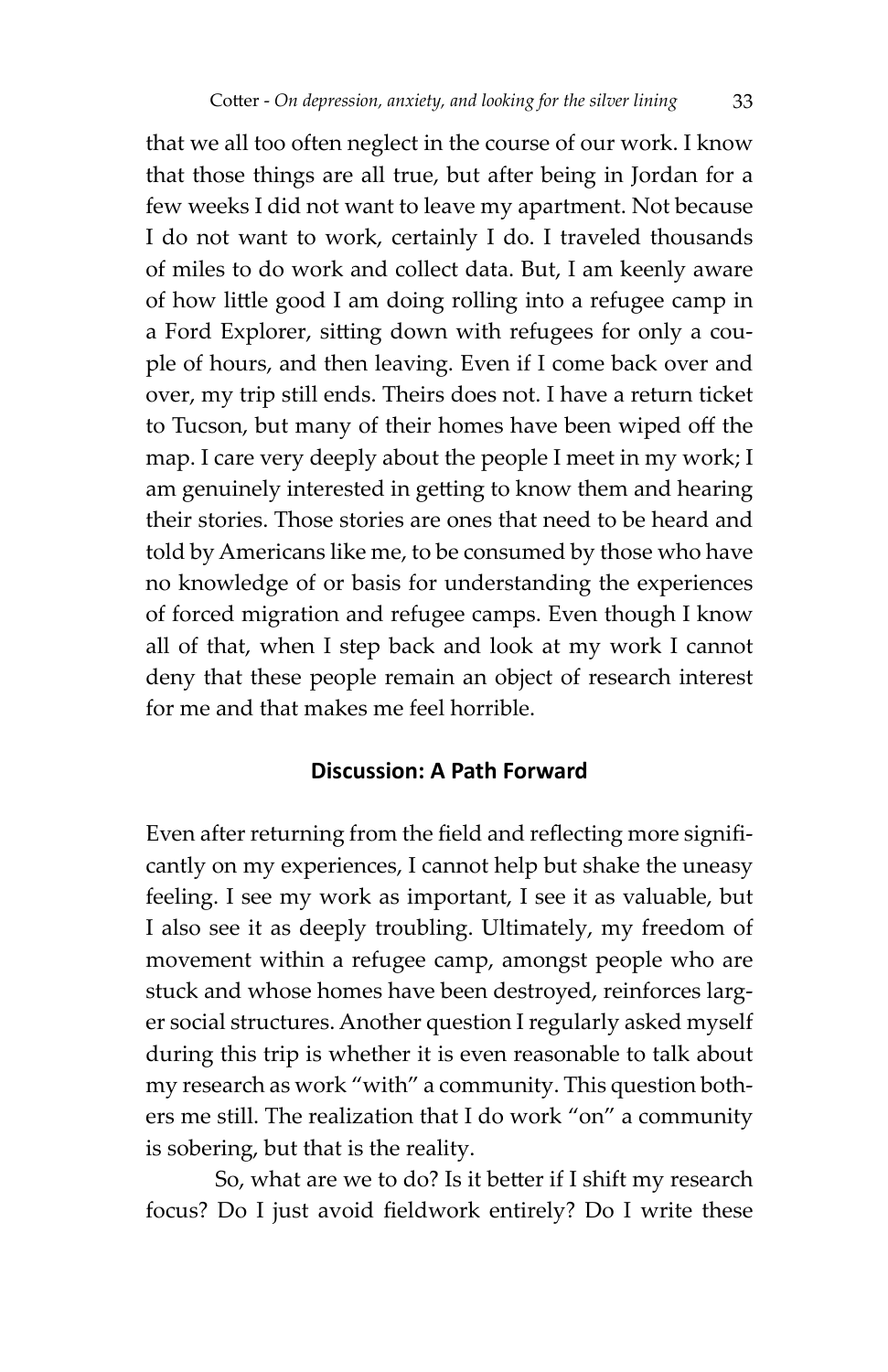feelings down, file them away, and carry on full steam ahead towards a dissertation? I do not have a solution. I wish I did. Even publishing my notes and reflections on these experiences feels to me like a pat on the back for pausing to think for a moment about my position. Robert Borofsky (2015) recently argued that we should acknowledge as an intellectual community that simply "doing no harm" may not be good enough in showing our appreciation to the communities who allow us in to conduct research.

Instead, Borofsky points out that we should start to focus intently on "doing good" in the community. In my case, I think this comes back to the advice I got prior to heading to the field about the importance of actually listening and hearing what people were telling me while conducting my research. That certainly involves being flexible in the direction my work takes, but more than that, listening for ways that I can use my skills, my background, and even my privilege to do something that might benefit the community. Even in some small way. The ways that we, as anthropologists, can do the most good in our research is something that each of us has to assess and implement individually. There is no blue print for success when it comes to things like this. I honestly still do not know how to move forward in dealing with these issues in my own case. I may never figure it out, but Borofsky's point about shifting our focus towards doing good feels like the end of a thread, and it is certainly one worth pursuing.